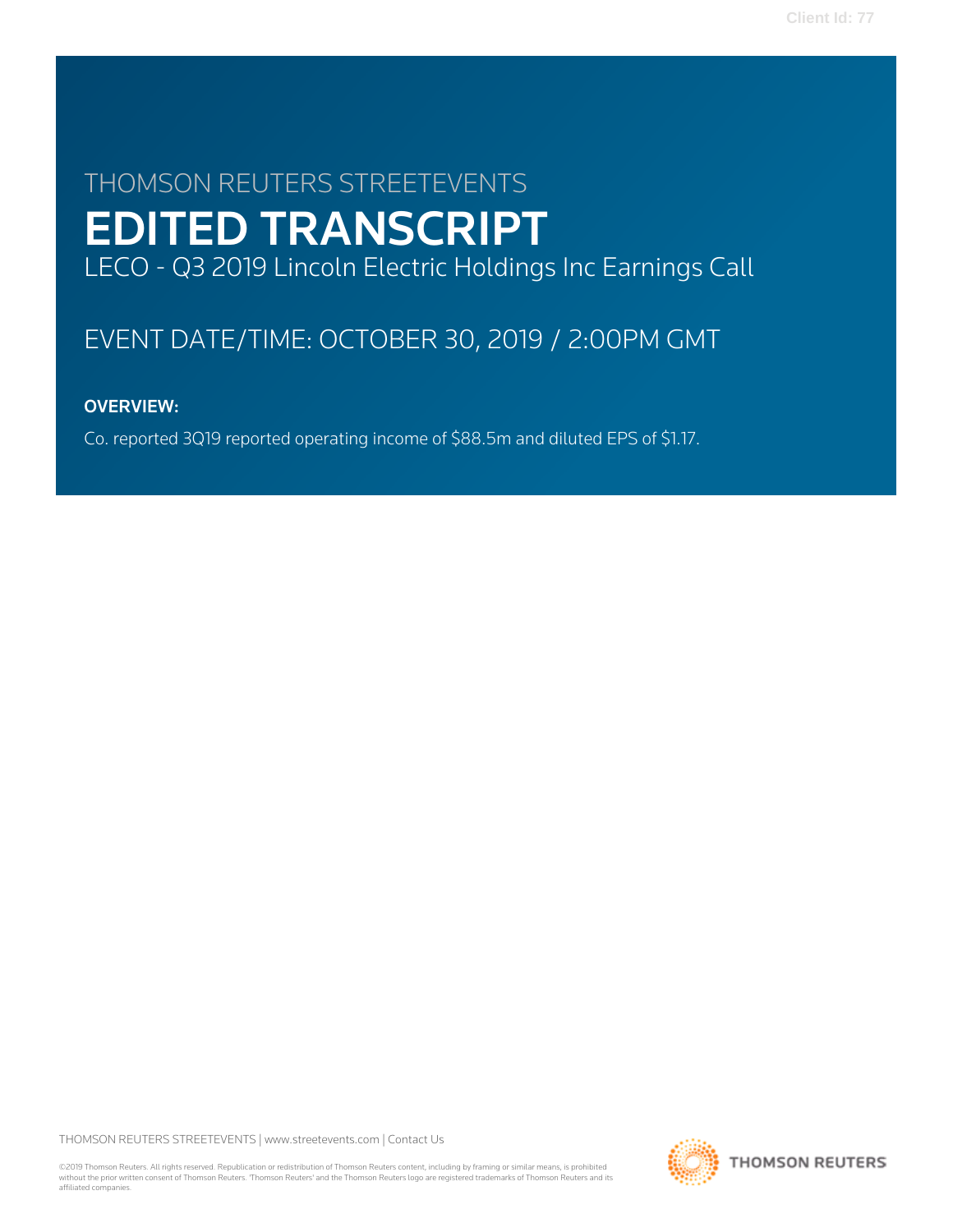# **CORPORATE PARTICIPANTS**

**[Amanda H. Butler](#page-1-0)** Lincoln Electric Holdings, Inc. - VP of IR & Communications **[Christopher L. Mapes](#page-2-0)** Lincoln Electric Holdings, Inc. - Chairman, President & CEO **[Vincent K. Petrella](#page-3-0)** Lincoln Electric Holdings, Inc. - Executive VP, CFO & Treasurer

# **CONFERENCE CALL PARTICIPANTS**

**[Brian Edward Bollenbacher](#page-10-0)** Longbow Research LLC - Research Analyst **[Joseph O'Dea](#page-11-0)** Vertical Research Partners, LLC - Principal **[Mircea Dobre](#page-7-0)** Robert W. Baird & Co. Incorporated, Research Division - Associate Director of Research and Senior Research Analyst **[Nathan Hardie Jones](#page-6-0)** Stifel, Nicolaus & Company, Incorporated, Research Division - Analyst **[Robert Cameron Wertheimer](#page-4-0)** Melius Research LLC - Founding Partner, Director of Research & Research Analyst of Global Machinery and Cannabis **[Robert Stephen Barger](#page-12-0)** KeyBanc Capital Markets Inc., Research Division - MD and Equity Research Analyst **[Saree Emily Boroditsky](#page-5-0)** Jefferies LLC, Research Division - Equity Analyst **[Walter Scott Liptak](#page-9-0)** Seaport Global Securities LLC, Research Division - MD & Senior Industrials Analyst

# **PRESENTATION**

#### **Operator**

Greetings, and welcome to the Lincoln Electric 2019 Third Quarter Financial Results Conference Call. (Operator Instructions) And this call is being recorded.

<span id="page-1-0"></span>It is now my pleasure to introduce your host, Amanda Butler, Vice President of Investor Relations and Communications. You may begin.

# **Amanda H. Butler** - Lincoln Electric Holdings, Inc. - VP of IR & Communications

Thank you, Latif, and good morning, everyone. Welcome to Lincoln Electric's 2019 Third Quarter Conference Call. We released our financial results earlier today, and you can find our release as an attachment to this call's slide presentation as well as on the Lincoln Electric website at lincolnelectric.com in the Investor Relations section.

Joining me on the call today is Chris Mapes, Lincoln's Chairman, President and Chief Executive Officer; as well as our Chief Financial Officer, Vince Petrella. Chris will begin the discussion with an overview of third quarter results, and Vince will cover the quarter performance in more detail. Following our prepared remarks, we're happy to take your questions.

Before we start our discussion, please note that certain statements made during this call may be forward-looking and actual results may differ materially from our expectations due to a number of risk factors. A discussion of some of the risks and uncertainties that may affect our results are provided in our press release and in our SEC filings on forms 10-K and 10-Q.

In addition, we discussed financial measures that do not conform to U.S. GAAP. And a reconciliation of non-GAAP measures to the most comparable GAAP measure is found in the financial tables in our earnings release, which, again, is available in the Investor Relations section of our website on lincolnelectric.com.

And with that, I'll turn the call over to Chris Mapes.

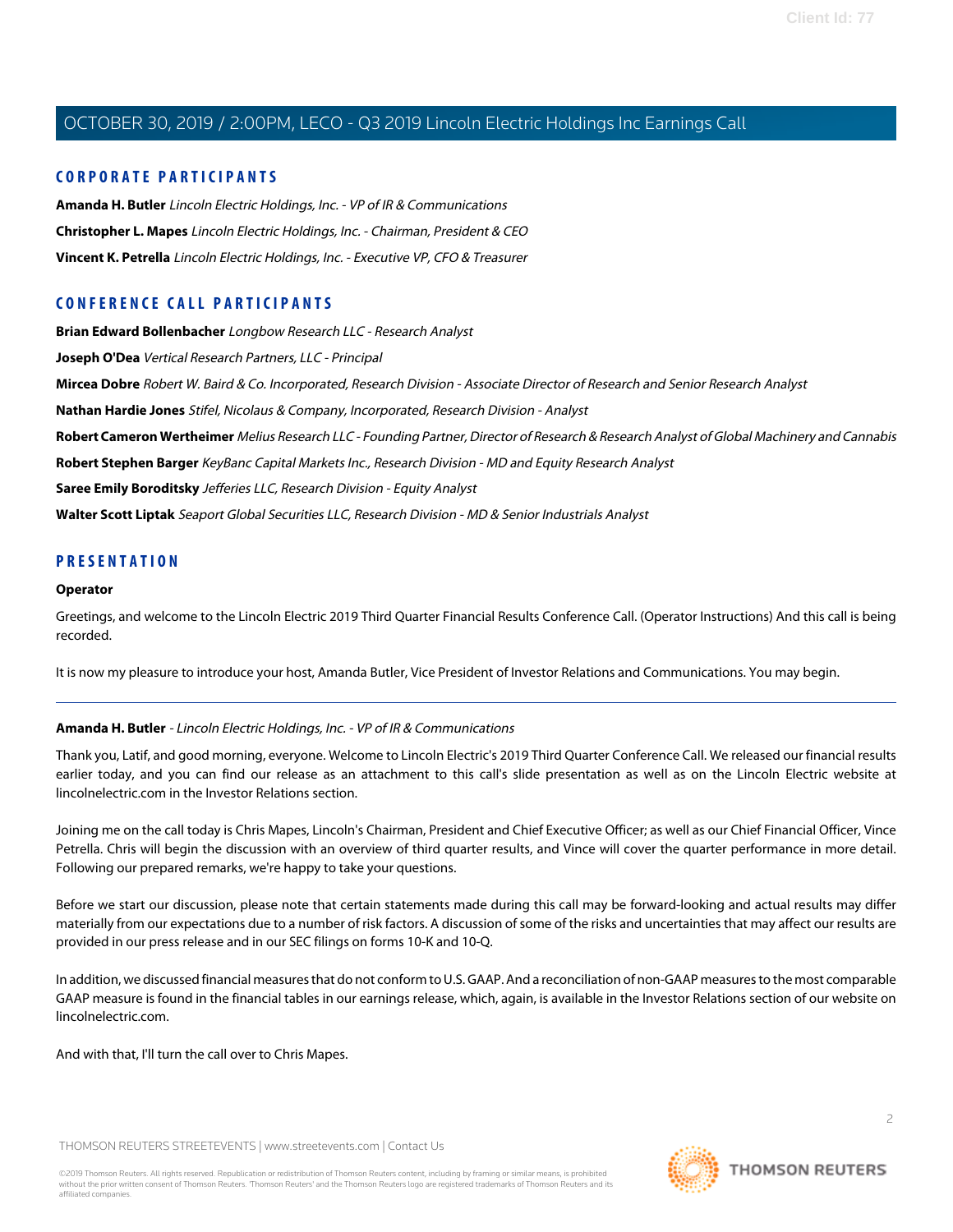# <span id="page-2-0"></span>**Christopher L. Mapes** - Lincoln Electric Holdings, Inc. - Chairman, President & CEO

Thank you, Amanda. Good morning, everyone. As we move to Slide 3, we continued to generate strong cash flows, solid cash conversion and top quartile returns despite weaker market conditions in the third quarter. Lower capital spending and slowing global industrial production rates challenged volumes. This was most pronounced in our automation portfolio where lower sales and unfavorable product line mix significantly impacted profitability, decremental margin and earnings performance. Excluding automation and acquisitions, we generated a low 20% decremental margin in the remainder of the business as positive price cost and cost management actions helped mitigate the unfavorable impact of automotive sector weakness and a broader deceleration in global industrial production.

Moving to Slide 4. Third quarter results were below our expectations due to weakening organic sales. Broad global deceleration demand resulted in a 4.1% reduction in volumes. This decline was from 3 primary areas. First, incremental compression in capital spending along with some challenging projects impacted our automation portfolio and acquisitions. Second, ongoing manufacturing weakness in International Welding led by declines in Asia Pacific and Europe as well as a broad reduction in global industrial production impacted consumable demand in our welding segments. While price declined 60 basis points in the quarter, price cost was positive in all segments, and Americas Welding 1.2% lower price reflected the removal of U.S. tariff surcharges.

On a global product basis, we incurred low single-digit percent volume declines in both consumables and standard equipment, and automation declined at a low double-digit percent rate in the quarter.

Looking at end market trends, the incremental slowdown in global industrial production in the quarter shifted approximately 60% of our revenue exposure to end markets that are compressing. This compares to approximately 1/3 of our revenue exposed to headwinds in the second quarter.

The automotive/transportation sector compressed at a double-digit percent rate, which was a significant deceleration. General fabrication declined mid-single digits, it's first decline this year. Heavy industry and energy demand continued to grow as shipbuilding and maintenance and repair activity rose substantially in the quarter, and all energy and applications accelerated except pipeline, which has been primarily hampered by project delays and interruptions.

Moving to Slide 5. Although automation order rates improved sequentially in Q2 -- from Q2, we expect fourth quarter demand to remain below prior year levels. Given weak global manufacturing data, uncertainty in the market outlook and cautious customer sentiment, we are expecting continued softness through the fourth quarter. We will also continue to face challenging price comparisons in Americas Welding through the first half of 2020 until we anniversary the removal of the U.S. tariff surcharges.

We have operated successfully through economic cycles with strong cash flow generation, cash conversion and returns. And we've already implemented further cost-reduction actions to mitigate the impact of the cycle. As standard, we are continuing to invest in our capital projects and our growth initiatives to ensure that we remain well positioned to capture growth as we move through the cycle. For customers and analysts visiting us at the upcoming FABTECH trade show, you'll see a number of new solutions that we're launching there including 2 that we released a few days ago, such as our new Power MIG 360 Multi-Process light industrial welder, which we view as the industry's new best-in-class all-in-one performance welder. We also launched our new PIPEFAB solution for pipeline and vessel applications. Having redesigned this new solution from the ground up, we view this as a game changer. PIPEFAB uses our latest technologies to improve weld performance, quality and customer productivity. These 2 equipment solutions reinforce our 52% equipment vitality index, a measure of the percent of sales from new products launched in the last 5 years.

Additionally, we just launched our new state-of-the-art advanced technology solution center in Germany, which gives us an unprecedented commercial presence in the European market. This new tech center allows us to feature our latest technologies in welding consumables, equipment and automation and how they work together to deliver world-class solutions to customers.

And now, I'll pass the call to Vince to cover the quarter in more detail. Vince?

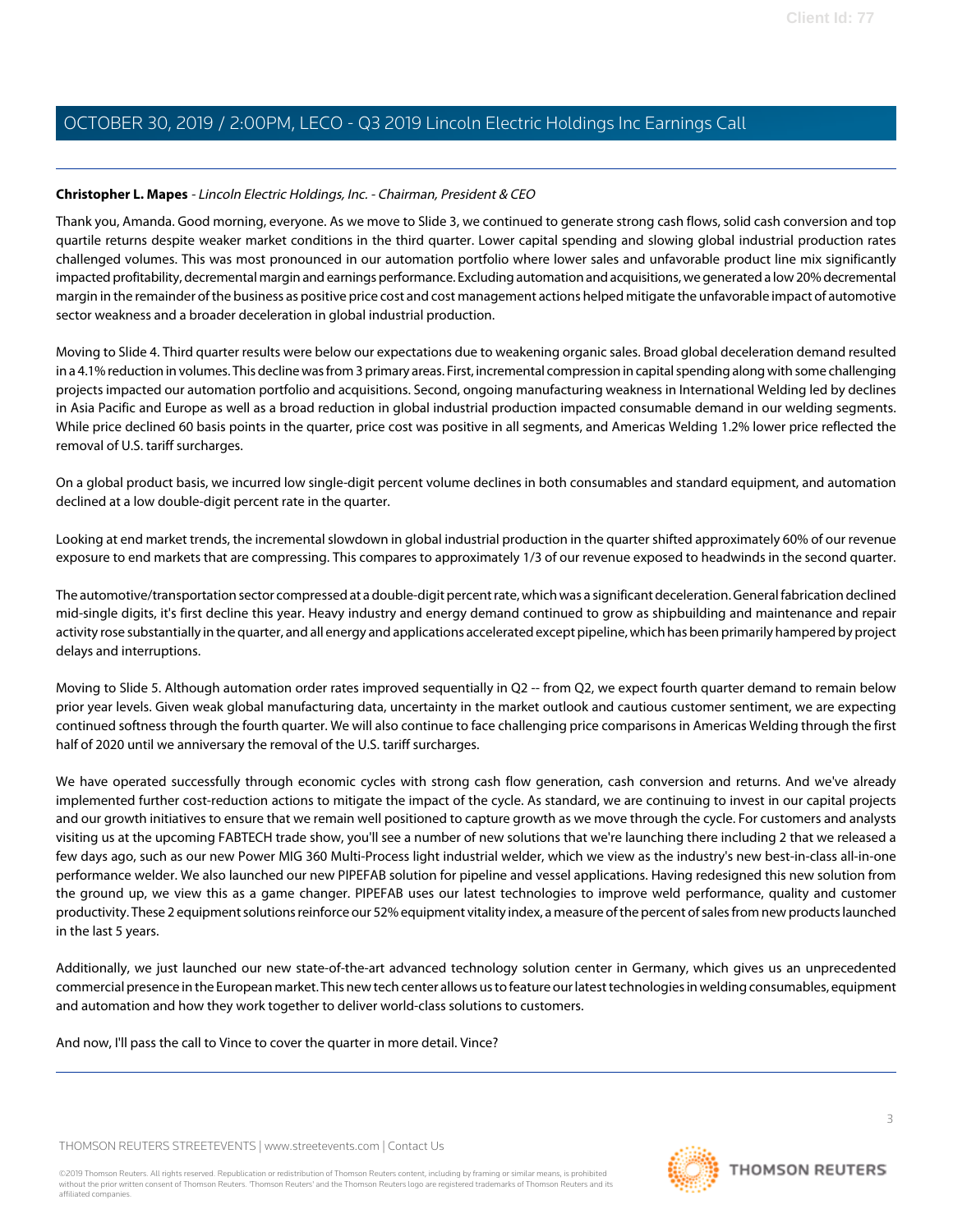# <span id="page-3-0"></span>**Vincent K. Petrella** - Lincoln Electric Holdings, Inc. - Executive VP, CFO & Treasurer

Thank you, Chris. Moving to Slide 6. Our consolidated third quarter sales declined 90 basis points as a 5.4% benefit from acquisitions was offset by 4.1% lower volumes, a 60 basis point decline in price and a 1.6% unfavorable impact from foreign exchange. Our third quarter gross profit margin decreased 150 basis points to 32.6% as positive price cost including a \$1.6 million LIFO credit was offset by weaker operating leverage and unfavorable mix.

Automation products and acquisitions represented the bulk of the year-over-year margin decline. Our SG&A expense was essentially flat in dollar terms as lower incentive compensation expense and favorable foreign exchange offset added SG&A from acquisitions. SG&A as a percent of sales increased 20 basis points to 20.3%. Reported operating income decreased 12.1% to \$88.5 million or 12.1% of sales. Operating income results included approximately \$3.1 million in special item charges related to rationalization and asset impairments from our International Welding integration activities and amortization of step-up of acquired inventories. Excluding these special items, adjusted operating income declined 12.2% to \$91.6 million or 12.5% of sales, a 170 basis point decline versus the prior year. Acquisitions and the automation businesses had a 150 basis point unfavorable impact to the adjusted operating profit margin. Excluding acquisitions on our automation product lines, the third quarter decremental margin would have been 23%.

Our third quarter effective tax rate was 21.1% compared with 26.3% in the prior year period. Excluding special items, our third quarter tax rate was 22.4%. This compares with 23.3% in the prior year period. We now expect our fourth quarter 2019 effective tax rate to be in the low to mid-20% range, subject to the future mix of earnings and the timing and extent of discrete tax items.

Third quarter diluted earnings per share increased 9.3% to \$1.17 compared with \$1.07 in the prior year. Excluding special items, adjusted diluted earnings per share decreased 9.9% to \$1.09, reflecting the impact of lower organic sales. Unfavorable foreign exchange translation reduced EPS by \$0.02 per share.

Now moving to the geographical segments on Slide 7. Americas Welding segment's third quarter adjusted EBIT dollars [declined 17%] to \$74.1 million. The adjusted EBIT margin declined 280 basis points to 15.6% as positive price costs, LIFO benefits and cost management actions were offset by lower volumes, primarily in the automation portfolio. Excluding the weakness in our automation business, the segment's adjusted EBIT margins would have decreased 80 basis points versus the prior year or 39% decremental margin.

Looking at the top line. Americas Welding reported a 5.7% decline in organic sales against a challenging prior year comparison of 14.9% organic sales growth. Americas Welding volumes declined 4.5%, largely due to a mid-teens percent decline in the automation portfolio. Additionally, broader weakness and general industrial production impacted consumable volumes at a low single-digit percent rate. Our standard equipment volumes increased modestly on demand for our new product solutions. The segment's 1.2% lower price reflects the removal of surcharges in the U.S. business. We do expect pricing to be lower through the remainder of the year and through the first half of 2020 until we anniversary these surcharges. Americas Welding sales also benefited 3.8% from the 3 automation acquisitions that have been previously announced.

Moving to Slide 8. The International Welding segment's adjusted EBIT decreased 5% to \$10.2 million, and the adjusted EBIT margin declined 10 basis points to 4.9%. Price cost management and benefits from rationalization and integration activities helped mitigate the impact of lower volumes. Organic sales decreased 5.9% as a 6.2% decline in volumes was partially offset by 30 basis points of positive price. Volume weakness was predominantly in Asia Pacific from slowing regional automotive and heavy fabrication sector demand. European volumes are largely flat in the quarter despite weakening macroeconomic conditions in France and Germany on easier prior year comparisons.

Moving to the Harris Products Group. Third quarter adjusted EBIT increased 27.2% to \$11 million. Adjusted EBIT margin increased 160 basis points to 13.2% on favorable mix, accretive acquisitions and productivity improvements. Volumes increased 4.7% on continued solid demand in the OEM channel and in aluminum products. Harris also recognized a 6.5% sales improvement from the acquisition of Worthington Industries' soldering business.

Moving to Slide 10. Cash flows from operations increased 21% to \$129 million, reflecting improved working capital and lower tax payments, which helped to generate a 165% cash conversion ratio. Our working capital ratio increased due to lower sales.

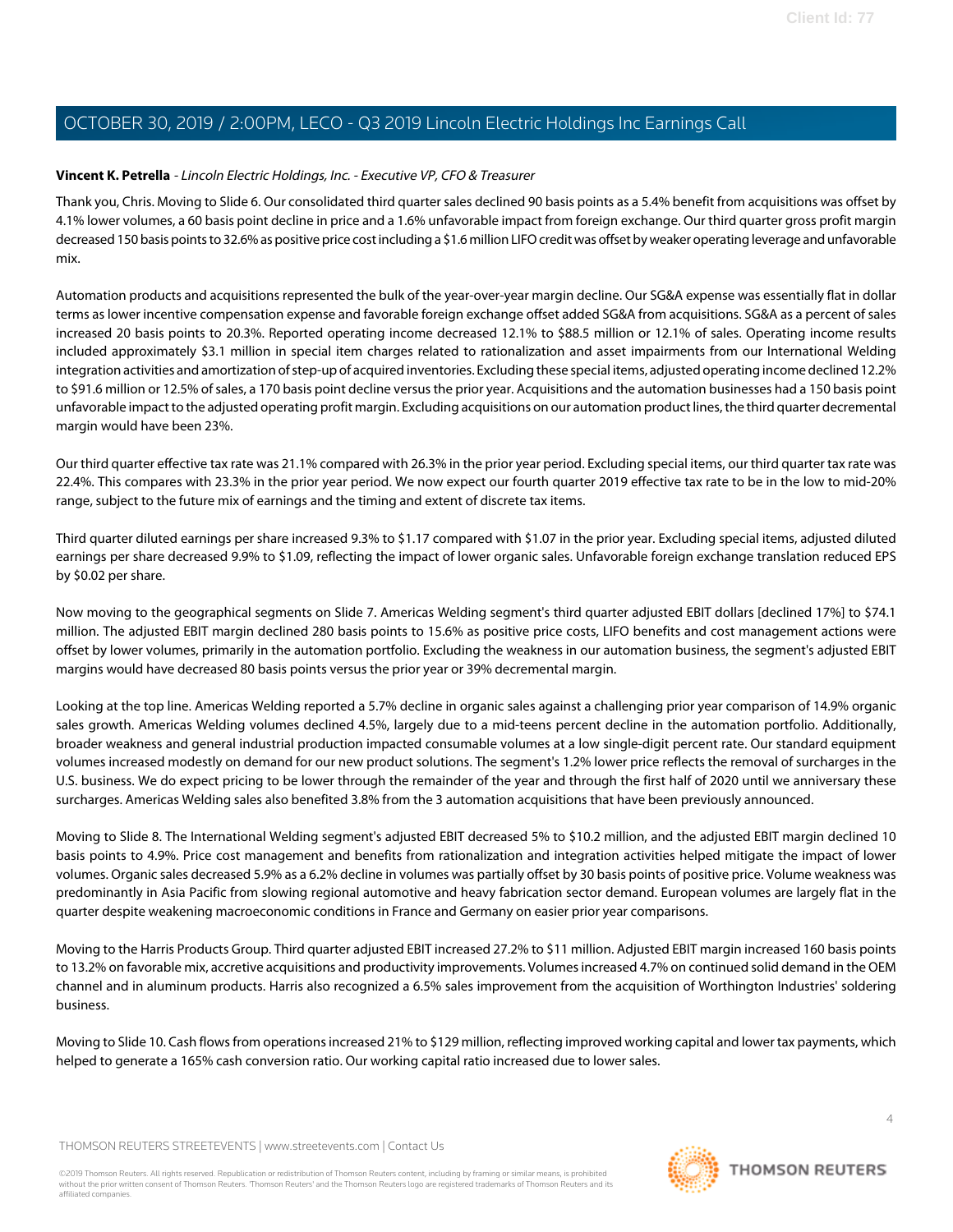Moving to Slide 11. We maintained a balanced approach to capital allocation, deploying \$136 million in the quarter. We paid a \$29 million dividend to shareholders, reflecting the 21% higher dividend payout rate, and we also repurchased \$61 million in shares.

We invested in the business with \$17 million in capital expenditures and \$29 million in acquisitions. For the balance of the year, we continue to prioritize growth investments and the return of cash to shareholders through a higher dividend payout rate and share repurchases.

And with that, I would like to turn the call over for questions. Latif?

# **QUESTIONS AND ANSWERS**

#### **Operator**

<span id="page-4-0"></span>(Operator Instructions) Our first question comes from the line of Rob Wertheimer of Melius Research.

## **Robert Cameron Wertheimer** - Melius Research LLC - Founding Partner, Director of Research & Research Analyst of Global Machinery and Cannabis

I just wanted to chat about incremental margins for a second. I mean, obviously, you have one of the more flexible operating systems out there and then incrementals weren't great this quarter. And just to -- did the decline catch you by surprise or is it just normal? I mean, obviously, a quarter is only a quarter, it is just normal time to sort of accelerate changes.

# **Vincent K. Petrella** - Lincoln Electric Holdings, Inc. - Executive VP, CFO & Treasurer

Rob, I'd start by saying that, that's why we -- I provided some decremental information ex automation because the automation performance was certainly distortive to our normal decremental margin performance. Without that, I would tell you that the Americas was a little higher than what our historical performance has been in that segment, and overall businesses is more in line with our decremental experience ex automation. So automation's performance was particularly weak in the quarter. The slowdown in order activity and the deferral of projects, and most importantly, the mix of what we delivered in the quarter really impacted our consolidated results, and certainly the Americas.

## **Robert Cameron Wertheimer** - Melius Research LLC - Founding Partner, Director of Research & Research Analyst of Global Machinery and Cannabis

Okay. And then, if I can, just on pricing, you're giving back some of the surcharges which, I guess, we've long known was going to happen. When you sort of look cycle to cycle, did you keep as much pricing through those surcharges as you think? Or is pricing perhaps eroding a little bit more than you would've guessed? And I'll stop there.

## **Vincent K. Petrella** - Lincoln Electric Holdings, Inc. - Executive VP, CFO & Treasurer

Thanks, Rob. Now the pricing impact is really in almost totality the surcharge removal. So I would tell you that our pricing in the business ex surcharges is relatively stable, and we actually took a little bit of price in some of our business segments outside of the Americas. So the -- that whole decline is really associated with the removal of those tariffs. Now we haven't put in a significant additional price increases in the Americas, so it's really that flow-through that you see on the surcharges.

## **Christopher L. Mapes** - Lincoln Electric Holdings, Inc. - Chairman, President & CEO

Yes, Rob, and I would just add that in our application of those surcharges where most of them are occurring here in our Americas segment, we were very transparent with our customers as to the cost of the surcharge, and they would be able to see that very clearly in our communications

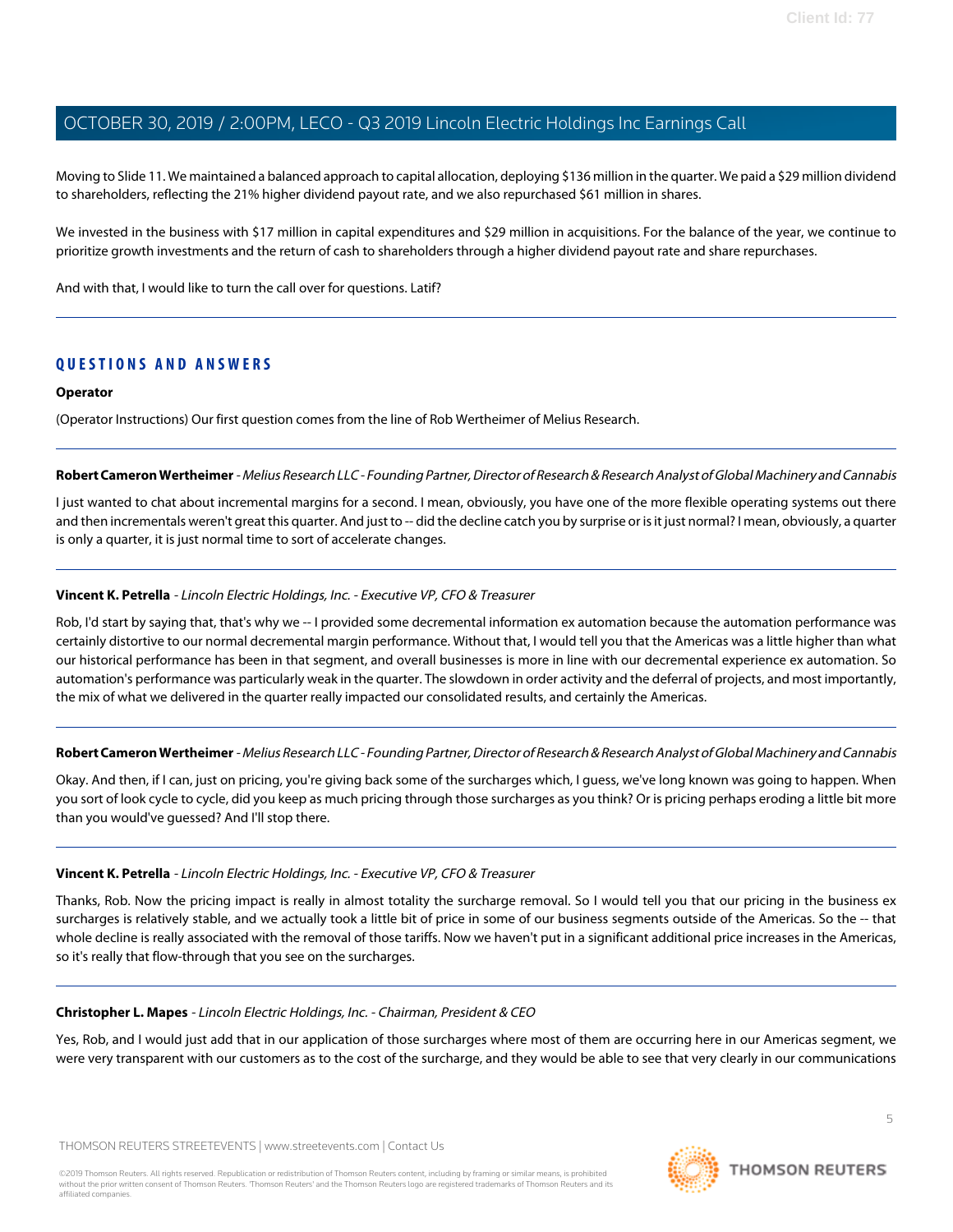and our transaction with them. So the removal of that once we -- once those -- these have been exempted or dropped is something that's very clear and transparent with our customer base.

#### **Vincent K. Petrella** - Lincoln Electric Holdings, Inc. - Executive VP, CFO & Treasurer

So again, just to finish this off Rob, we took 30 basis points of price in International on declining volumes of over 6%, and we took 100 basis points in the Harris Products Group. And so the Americas, because of surcharge, came down 120 basis points.

#### **Operator**

<span id="page-5-0"></span>Our next question comes from the line of Saree Boroditsky of Jefferies.

#### **Saree Emily Boroditsky** - Jefferies LLC, Research Division - Equity Analyst

So you previously expected volumes to be flat to low single digits in the second half of the year. Could you just provide more color on what end markets or regions have really deteriorated since your previous commentary?

## **Christopher L. Mapes** - Lincoln Electric Holdings, Inc. - Chairman, President & CEO

Well, that's really the challenge that occurred for us in looking at our third quarter performance. As we exited Q2, we thought that we had seen some signals from the market that we were going to see a flattening marketplace in Q3, and unfortunately, we continued to see the compression within the business. Part of the acceleration to that compression is, I mentioned in the earlier comments, we had a portion of that, that came from Europe; a portion of that, that came from China. And on an industry segment basis, we saw an acceleration in the compression in the automotive segment. A portion of that certainly could be aligned with some of the challenges in the U.S. market relative to the strike that occurred, but that would only be one of those elements. The compression across that segment was much more broad. But automotive was certainly the other segment that we saw that compression. And then my final comment, Saree, on the segment side would be, for the first time this year, we actually saw general fabrication compressed for us in the marketplace. So those 2 industry segments and then globally, certainly, the compression that we saw in China and in Europe would be the areas that I would focus on.

#### **Saree Emily Boroditsky** - Jefferies LLC, Research Division - Equity Analyst

That's helpful. And then you highlighted the weakness obviously in APAC and International. I was wondering if you would comment on what you saw in exports in Americas segment and any color by end markets?

#### **Vincent K. Petrella** - Lincoln Electric Holdings, Inc. - Executive VP, CFO & Treasurer

Yes. So the exports were flat on a year-over-year basis, which was very encouraging. And our export business is largely equipments. And so we do think that some of our newer product introductions were taken well in the international markets. So we were flattish in exports out of the U.S.

#### **Operator**

Our next question comes from Nathan Jones of Stifel.

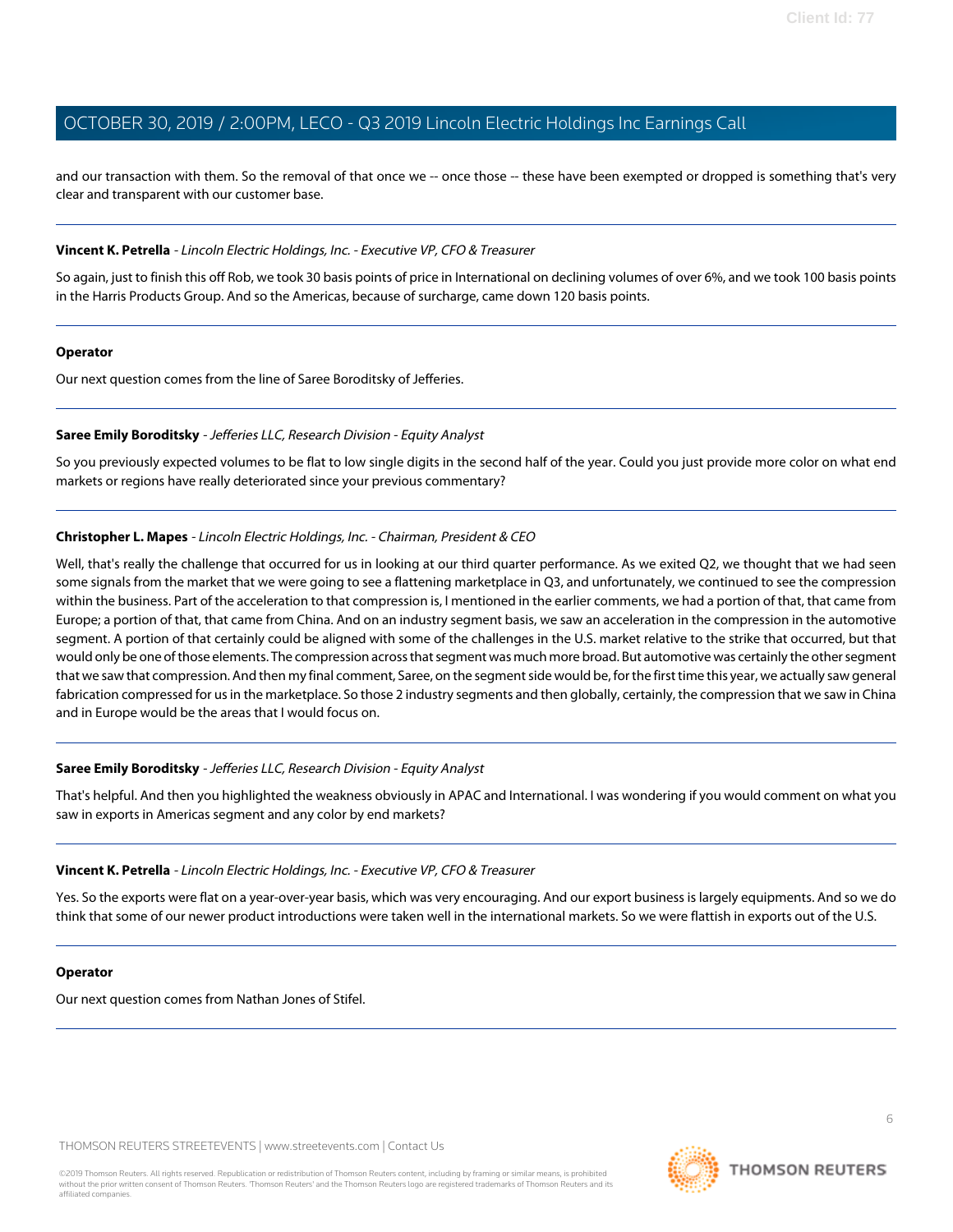## <span id="page-6-0"></span>**Nathan Hardie Jones** - Stifel, Nicolaus & Company, Incorporated, Research Division - Analyst

Chris, I think when you -- in your prepared comments that you talked about a difficult or problematic automation project. Was there an impairment to the margin on a project there or something that didn't chip in the quarter that made automation weaker than it otherwise would have been?

# **Christopher L. Mapes** - Lincoln Electric Holdings, Inc. - Chairman, President & CEO

Well, I'd say -- first of all, couple of quick comments on automation. First, I got to tell you, I've got great confidence in the long-term secular trends and the strategy we're deploying in our automation business. We absolutely are confident that globally the challenge in finding the qualified welder and the desire to drive productivity that our approach to automation is the right approach, and we're going to continue to drive that business and seek acquisitions to continue to expand upon that business. But in the quarter, certainly, beyond coming off a very challenging comparable prior year, we certainly had a couple of projects that were more difficult for us. And those projects did materialize in Q3 and we recognized some of those challenges there. But I'm cautious because we could certainly have a challenging project in our future. And as I said in my prepared remarks, although our automation business has sequentially improved from Q2 into Q3, I don't believe our Q4 results will meet our prior year results. We still expect to see a challenged situation on a year-over-year basis for our automation business in Q4. But we'll work through those issues and have great confidence in our strategy there as we continue to build our automation portfolio.

# **Nathan Hardie Jones** - Stifel, Nicolaus & Company, Incorporated, Research Division - Analyst

Okay. But -- so that challenging project or few projects did impact the automation margins or the automation shipments during the quarter. So kind of fundamentally the demand is maybe not as bad as the results indicate?

# **Vincent K. Petrella** - Lincoln Electric Holdings, Inc. - Executive VP, CFO & Treasurer

No. The demand is down year-over-year mid-teens. So from a revenue perspective ex acquisitions the order or the orders that translated into sales in the quarter were down significantly, but just piling on, we had some unusually large underperforming projects in the quarter that also contributed to a poor result in our automation portfolio. So it was also the top line. And finally, just to pile on some more, we had a poor mix as well. So our highest margin part of the portfolio was a good part of the decline on a year-over-year basis. So the richness of the mix was weak on top of being down mid-teens of sales volumes. So we had a weak quarter in automation for sure.

## **Nathan Hardie Jones** - Stifel, Nicolaus & Company, Incorporated, Research Division - Analyst

Perfect. Still I'm there on automation. You guys talked about really the price down in the Americas being only the removal of the surcharges. And Lincoln has got a very good record historically of hanging on to price in deflationary environments. What is your outlook going forward for the pricing environment? Do you think you can hold pricing here ex anything that moves around with tire or some things like that? Or do you think that the market's going to require you to give some pricing back?

## **Vincent K. Petrella** - Lincoln Electric Holdings, Inc. - Executive VP, CFO & Treasurer

Yes. I think, where we sit today, because of the requirement to anniversary the tariffs, you will continue to see in the fourth quarter some pricing declines in the Americas. I don't believe that we're in an environment now where a lot of price can be taken when we have mid- to high single-digit volume pressure on the business, and with a little bit of softening in our major input costs being steel, as we talked about, we did take some LIFO credits that will likely continue into the fourth quarter. So we get a little bit of assistance there. But I don't think we're in an environment enough of a strong volume environment and inflation that would be pushing through a whole lot of price here in the next quarter or so.

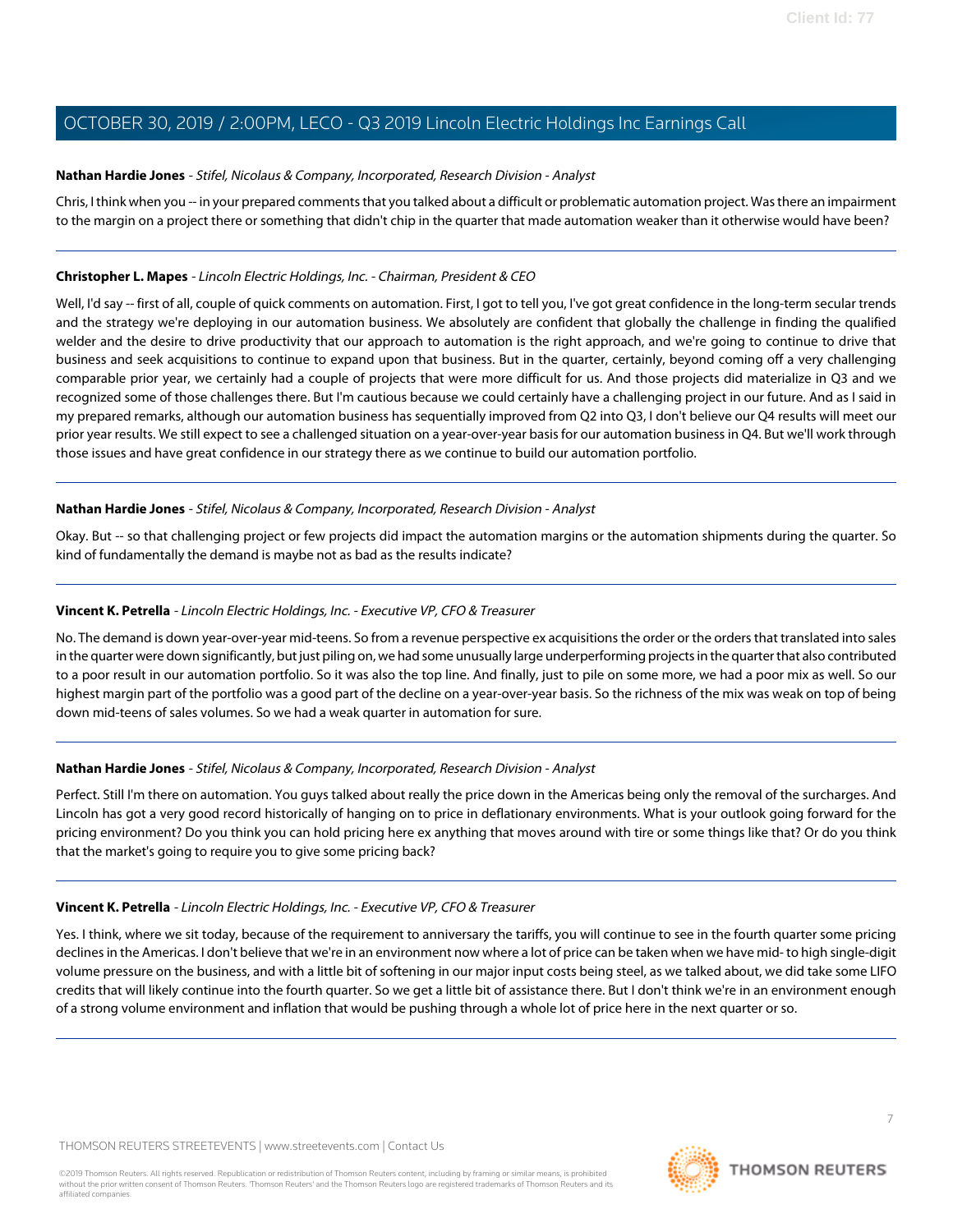## **Nathan Hardie Jones** - Stifel, Nicolaus & Company, Incorporated, Research Division - Analyst

But it sounds like you don't think you're going to have to give any back either outside of what you've already done on the surcharges?

# **Vincent K. Petrella** - Lincoln Electric Holdings, Inc. - Executive VP, CFO & Treasurer

No. I think this kind of a volume environment, it's not mid, may be trending in the high single digits won't be enough for the market to lose a lot of discipline.

## **Operator**

<span id="page-7-0"></span>Our next question comes from the line of Mig Dobre of Baird.

## **Mircea Dobre** - Robert W. Baird & Co. Incorporated, Research Division - Associate Director of Research and Senior Research Analyst

So to be honest with you guys, this quarter is a bit of a head scratcher for me, especially as it pertains to automation. And maybe you can kind of set me straight on a few items here. My understanding has always been that the automation business carried a little bit of lower margin than the overall segment. So maybe you can set me straight on that. I'm also curious as to how you think about incremental and decremental margins, the normal incremental and decremental, on dollars of volume swings in automation?

# **Vincent K. Petrella** - Lincoln Electric Holdings, Inc. - Executive VP, CFO & Treasurer

Right. I'll answer the first one. Last year's third quarter, we actually achieved an automation of mid-teens operating profit margin. So we were a little -- we had a particularly good quarter last year's third quarter, richen the mix of the total corporation. And then this year, Mig, that operating profit margin's essentially been cut in half because of the factors that we've talked about earlier. So we went from mid-teens to mid-single digits on a year-over-year basis and that certainly exasperates our comparisons, and we talked about those in response to a previous question. Again, volumes down mid-teens, mix weak, some loss projects. And so we certainly don't expect to continue to perform in the automation portfolio at a single-digit type of operating profit margin, and we would expect to migrate back up over the longer term to something that approximates the group average. But we do have a tough year-over-year comparison in the third quarter related to a very strong outperformance in the prior year versus the strong underperformance in the current year.

As far as decrementals are concerned, I think this business will likely have, over the longer term, a little bit more of a decremental margin impact on the downside because the costs are largely more fixed than some of our other businesses. It's mostly SG&A type of engineering and white collar workforce that can't be flexed as easily as the rest of our businesses in the U.S. And so I think you're going to see a little bit more decremental on the downside in this business. And again, that -- it will move around depending upon the mix, but it will be higher than what we have experienced traditionally as a corporation and as an Americas segment, which has roughly been in the mid-20s type of region.

**Mircea Dobre** - Robert W. Baird & Co. Incorporated, Research Division - Associate Director of Research and Senior Research Analyst

Okay. So the decrementals, and I'm presuming, incrementals for automation are going to be higher than this 25%?

**Vincent K. Petrella** - Lincoln Electric Holdings, Inc. - Executive VP, CFO & Treasurer

Right. It'll be a little bit more volatility than what our core business is.

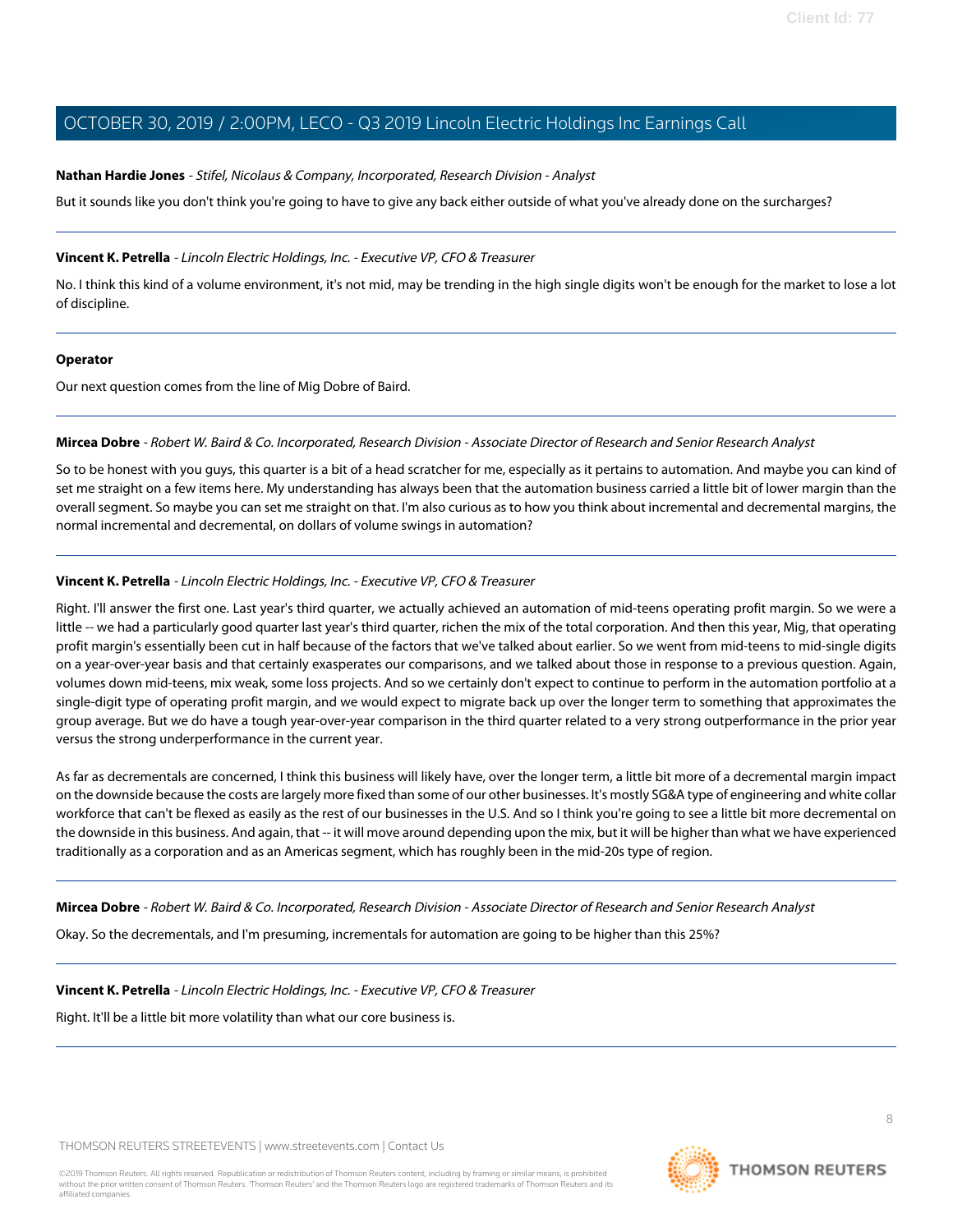# **Mircea Dobre** - Robert W. Baird & Co. Incorporated, Research Division - Associate Director of Research and Senior Research Analyst

And with that, I am still trying to understand what was the extraordinary or onetime, however you want to call it, impact in this automation business in the quarter? I mean, if you're sort of looking at what would've been normal versus these projects, is it that we're talking \$4 million, \$5 million, can you quantify that?

# **Vincent K. Petrella** - Lincoln Electric Holdings, Inc. - Executive VP, CFO & Treasurer

I really can't. I would tell you though that I wouldn't expect us to replicate this quarter often. Like I said in some pretty detailed comments about it, there are a lot of headwinds in this quarter that I do not expect to occur in sequence as we roll through the rest of 2019 and into 2020.

# **Mircea Dobre** - Robert W. Baird & Co. Incorporated, Research Division - Associate Director of Research and Senior Research Analyst

Well, I'm sorry, I'm still unclear because you said that the fourth quarter is challenging as well. So have we kind of taken our pain in the third quarter? Or are we setting up for a rough fourth quarter?

# **Vincent K. Petrella** - Lincoln Electric Holdings, Inc. - Executive VP, CFO & Treasurer

No, very consistent. Mig, what we're saying is that we're still going to be down year-over-year in the automation business. We were down mid-teens. We believe -- based on our order rates we see, Chris pointed out that they are improving sequentially, but still not enough to wipe out that 15% type of year-over-year decline. I don't expect these projects to be replicated in the fourth quarter, and I also expect that our mix should improve a bit. So as far as automation is concerned, this should be a trough, and we should see some improvement, and then we have the rest of the business to worry about obviously.

# **Christopher L. Mapes** - Lincoln Electric Holdings, Inc. - Chairman, President & CEO

Yes, Mig, as you know, with the automation business with us sequentially improving from Q2 to Q3, and as Vince said, we expect improvement from Q3 to Q4, although not operating at prior year levels, but when we have those sequential improvements, it also makes it very difficult for us to be more aggressive in necessarily addressing some areas of the cost structure. So that is part of that conflict that we had that certainly materialized in Q3. And as Vince said, we're hopeful that quite frankly we're seeing a troughing of the automation business as it relates to our Q3 performance. And we'll continue to drive that strategy within the business as we move through the rest of the year.

# **Mircea Dobre** - Robert W. Baird & Co. Incorporated, Research Division - Associate Director of Research and Senior Research Analyst

I see. Then my follow-up, I want to ask a question on International. If I understand correctly, Europe volumes were flat, which is good. I am looking at flat margins as well, maybe down a little bit on a year-over-year basis. And I guess my question is this, if we're finally to the point that we're seeing some stability in Europe overall, given everything that you've done with Air Liquide and your business over there, at what point in time should we start seeing in some real margin expansion, especially as we think about your framework for double-digit margin for this segment?

## **Vincent K. Petrella** - Lincoln Electric Holdings, Inc. - Executive VP, CFO & Treasurer

Yes. So it was very encouraging to see that the top line did stabilize in the face of what we would describe as an accelerating softness in the industrial environment in Europe. So I think it's going to be challenging, Mig, and as the softness continues in our major markets in Europe to see a margin expansion at this time. So we really, from my perspective, need to see a stabilization in the macro environment there and start to see some growth in the top line aided by those tailwinds when they do come. I think we are continuing though on the cost side to compress out costs in that region, that's not completely behind us. So you'll -- we'll have some opportunity as we move through 2020 to -- even with challenging top line environment,

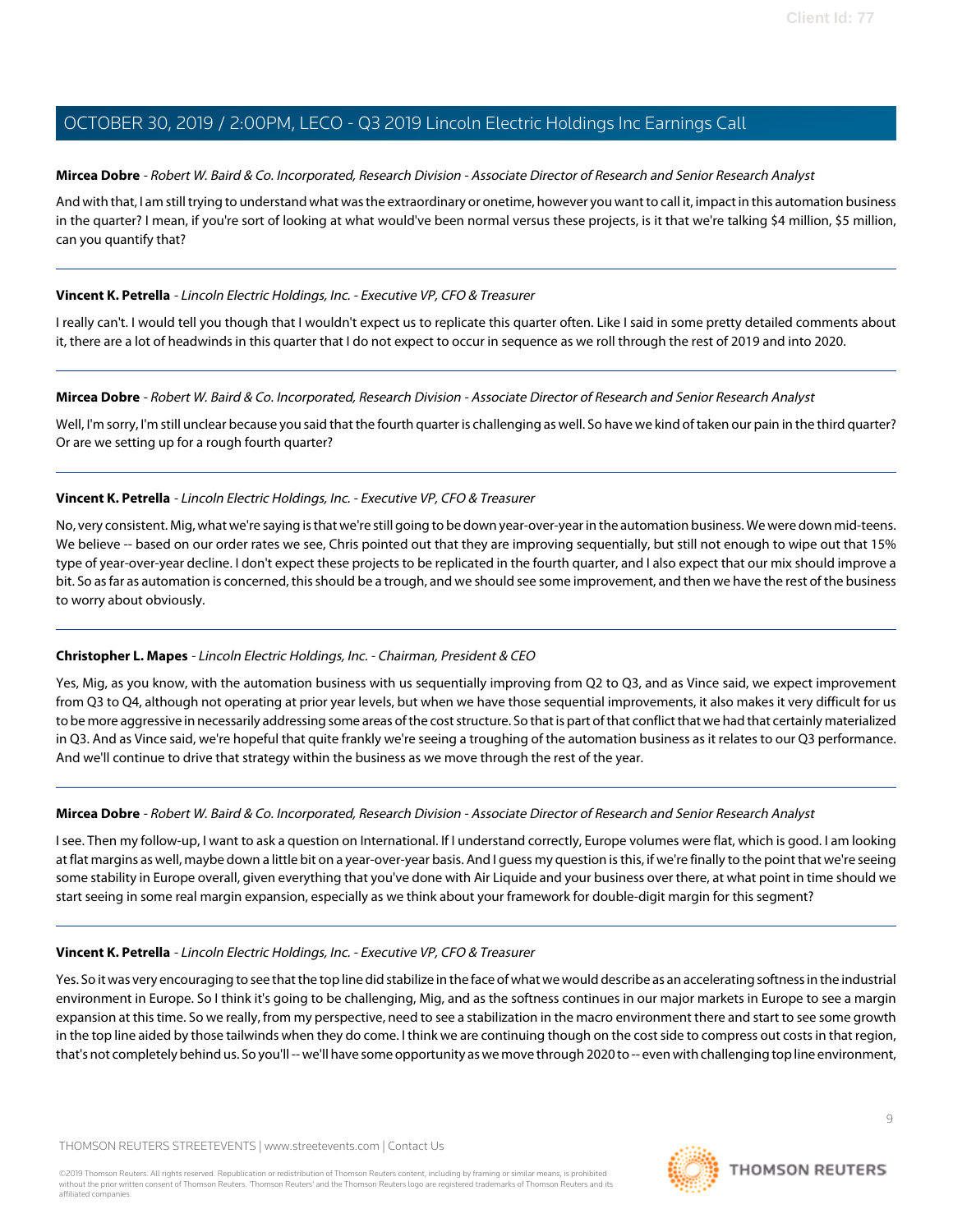start to see some leverage come through that business, provided again that the -- we don't have another step-down in macros and industrial activity in the European region.

## **Operator**

<span id="page-9-0"></span>Our next question comes from Walter Liptak of Seaport Global.

#### **Walter Scott Liptak** - Seaport Global Securities LLC, Research Division - MD & Senior Industrials Analyst

Let me start with just some follow-ons from the last discussion with Mig. You said that the EU was flat, but the market is deteriorating. Why do you think you guys were flat? Was it a market share win back? Or was there like a channel fill that had to happen? Why is it stabilizing?

## **Christopher L. Mapes** - Lincoln Electric Holdings, Inc. - Chairman, President & CEO

Well, certainly one of the things that we've been focused on in our business in Europe is that as we've been moving through the integration, we've been very focused in ensuring that our customer delivery metrics and our ability to serve the marketplace were improving. And we've been managing and tracking those expectations and that data for the last several months. Matter of fact, we actually had a communication with our customers in the marketplace in the third quarter, sharing with them the improvements we've made and the confidence that we have walled and our ability to serve the marketplace there in Europe. So I certainly believe that as a catalyst for some of that improvement. I don't want to go as far as to say that flattening, although we know the market has deteriorated there, especially the automotive market is a market share when you know we don't think about market share from a quarter-to-quarter basis. But certainly, the symbolization is a positive sign, and we're going to continue to work at making the improvements in finding growth in that market there in Europe. It certainly was positive to be there for the grand opening of our new technical center outside of Frankfurt. We launched that last week and believe that also can be a way for us to bring our solutions and technologies closer to our customers there in the region.

## **Walter Scott Liptak** - Seaport Global Securities LLC, Research Division - MD & Senior Industrials Analyst

Okay. Okay. And it sounds like, based on Vince's comment, that there is most restructuring that still needs to be done with Air Liquide Welding. What do you think of the costs and timing for that?

## **Vincent K. Petrella** - Lincoln Electric Holdings, Inc. - Executive VP, CFO & Treasurer

We are not in a position at this point to make any kind of estimates on what we might have in terms of actions or costs, but we're continuing to look at opportunities to compress the head count down there to match our new volume levels at this present time.

#### **Walter Scott Liptak** - Seaport Global Securities LLC, Research Division - MD & Senior Industrials Analyst

Okay. All right. And then, on your prepared remarks, you guys talked about cost cutting, but then it was more kind of variable costs, lower work hours, less overtime, watching spending. Are you guys contemplating some bigger cost actions, maybe outside of the Air Liquide Welding business to mitigate? Or is it that -- is it more variable costs coming out?

#### **Christopher L. Mapes** - Lincoln Electric Holdings, Inc. - Chairman, President & CEO

Well, I think as we look at what we're going to be able to actually impact through the rest of 2019 that we're really looking strongly at these variable cost actions that we can go out and address with the lack of clarity we see for the business moving into Q4 and expecting Q4 to look a lot like Q3. Certainly, if we're not troughing and not seeing the improvements that we expect to see in the business moving into 2020, then we'd be looking

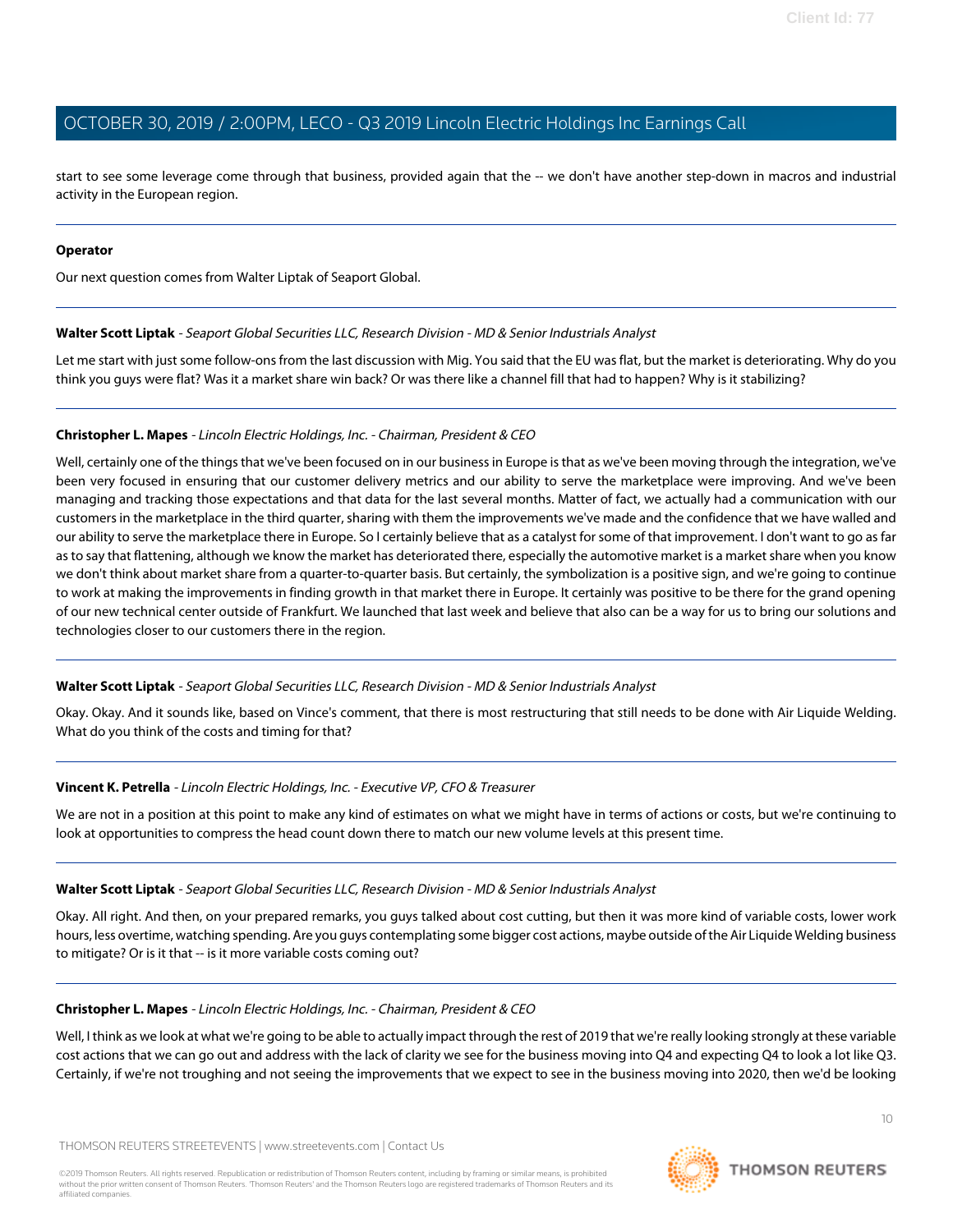at taking broader actions to try to mitigate some of the negative impacts from the marketplace. But as it relates to the rest of 2019, I think the actions we've talked about is the path that we will go. And then again, once we get more clarity into what type of demand market we think we'll be participating in moving into 2020 will determine whether we need to take further actions to be able to mitigate the impact.

## **Walter Scott Liptak** - Seaport Global Securities LLC, Research Division - MD & Senior Industrials Analyst

Okay. All right. And then last one for me is on the decrementals. So that -- I wasn't sure I understood. Is the 23%, it sounds like that was worse than expected because of North America and the outsized decrementals there, like is 23% what we should be thinking about kind of into the future until revenue stabilizes? Or are you going to be able to improve that and get lower decrementals?

# **Vincent K. Petrella** - Lincoln Electric Holdings, Inc. - Executive VP, CFO & Treasurer

Yes. So the 23% is what is in line with what we have historically experienced through downturns in volumes, Walt. And that is ex our automation businesses and acquisitions. So obviously, it was a lot higher, but we wanted to give you a read-through on our core business. And it is in this soft environment in line with our historical performance from a decremental perspective, and we wanted to take out the one very poor quarter from a performance perspective in the automation business. We'll see how that shakes out in the fourth quarter, but it was just a with and without calculation to give you an idea of the core business performance from a decremental perspective. And that is, again, in line with our historical performance from that perspective.

## **Operator**

<span id="page-10-0"></span>Our next question comes from Chris Dankert of Longbow Research.

## **Brian Edward Bollenbacher** - Longbow Research LLC - Research Analyst

This is Brian on for Chris. Just around the Europe sales, I know you guys identified about \$100 million to \$110 million in some pruning. Have you been able to identify any further there? Or is that still kind of the rate we are looking at?

## **Vincent K. Petrella** - Lincoln Electric Holdings, Inc. - Executive VP, CFO & Treasurer

No. That's about what we're looking at around those numbers.

## **Brian Edward Bollenbacher** - Longbow Research LLC - Research Analyst

All right. And then kind of jumping over to the China growth rates, were those kind of in line with the Asia down double digits? And is stabilization expected during 4Q or does the trade macro uncertainty causes softness to kind of spill over into early 2020?

## **Christopher L. Mapes** - Lincoln Electric Holdings, Inc. - Chairman, President & CEO

Look, I think that softness is going to continue into 2020 until we start to get more clarity around trade and a couple of the other tariff issues that are impacting imported equipment into that marketplace. And those -- the China declines would have been greater than the average declines for International or Asia Pac. It certainly was a very challenging quarter for them, and we expect another challenging quarter for them in Q4.

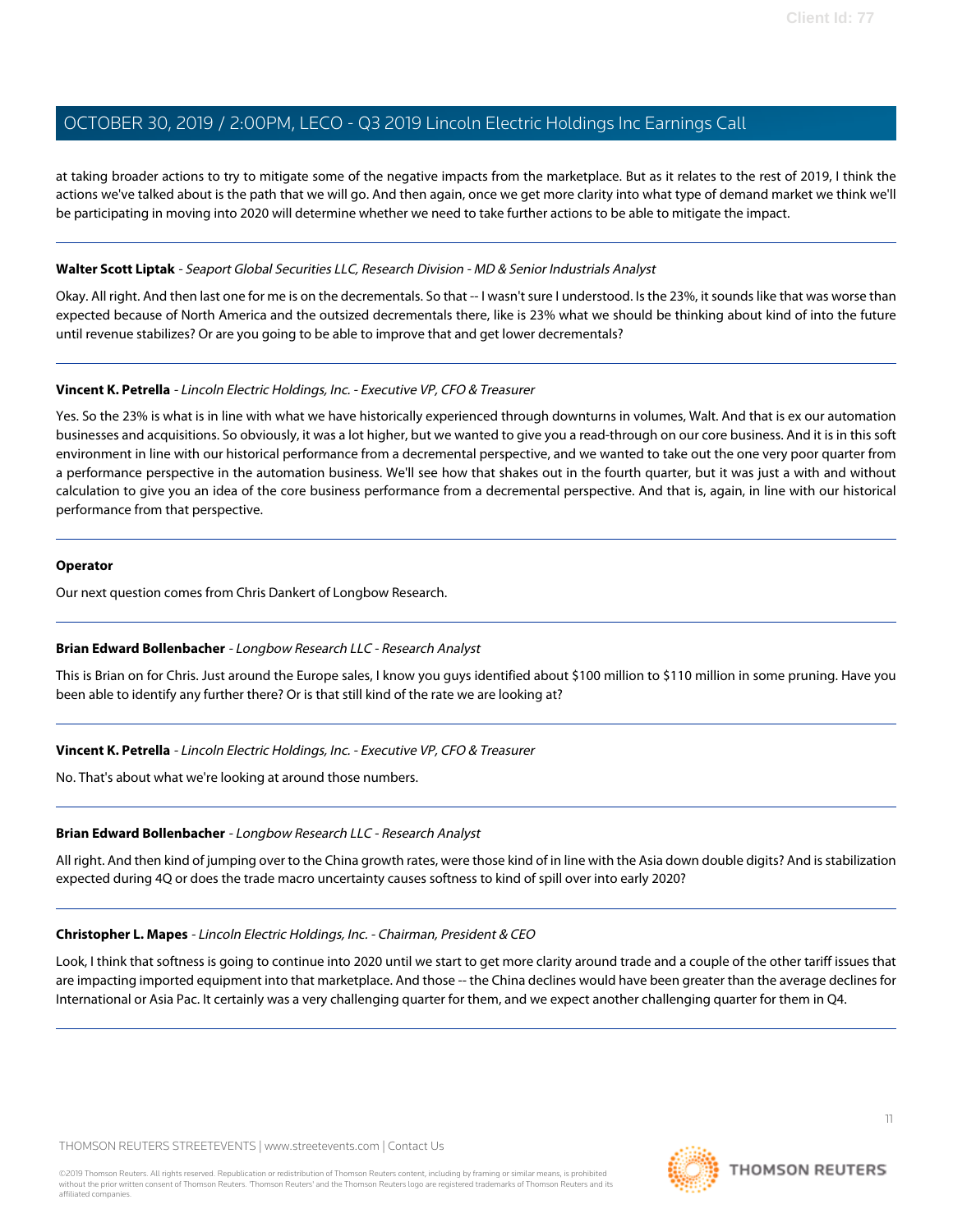## **Vincent K. Petrella** - Lincoln Electric Holdings, Inc. - Executive VP, CFO & Treasurer

Right. Brian, just as a reminder, we had our big step-down in China in the second quarter. So now we've had the third quarter that was around the same sort of year-over-year declines. And so I would think we've got -- as long as the environment is consistent with what we've seen in the last 2 quarters, we're going to have difficult comparisons for a couple of more quarters where we're going to see in the fourth quarter and the first quarter of next year some big declines because of the tough comparisons based on the current trends and operating environment that we see now.

## **Operator**

<span id="page-11-0"></span>(Operator Instructions) Our next question comes from the line of Joe O'Dea of Vertical Research.

# **Joseph O'Dea** - Vertical Research Partners, LLC - Principal

Related to some comments on that last question, just kind of interested in your perspective on kind of the demand transition that's underway, and I think, seeing maybe a little bit of flattening in Europe, talking about China, a couple of tough quarters, but if that's stabilizing at current demand levels, you get a couple more. North America, maybe some recent trends in terms of a downshift when you talk about general fab. I'm just curious, putting that all together, kind of what your view is of the demand transition and kind of how you can put any perspective on how that's likely to continue maybe into 2020 by regions? When we can expect some overall stabilization across LECO?

# **Vincent K. Petrella** - Lincoln Electric Holdings, Inc. - Executive VP, CFO & Treasurer

Yes. Look, I think that's a really tough read-through. When we look at what happened in the third quarter, we did see some greater deterioration as the quarter unfolded. I think based on what we've seen in October, we're going to likely see the same kind of trending and environment that we experienced certainly in the third quarter. I think 2020 is just -- for at least me, is just too far off based on the kind of dynamics that we see going on in the marketplace right now. And there's just too much uncertainty, at least from our perspective, on that outlook. But the most I could give from what we're seeing in the trends throughout our business is we're going to see more of the same in the fourth quarter. And then 2020 is something we're going to have to have an updated view on once we get through the fourth quarter when we talk to you, again, in February.

## **Joseph O'Dea** - Vertical Research Partners, LLC - Principal

Okay. And then on costs, I mean, you touched on it a little bit with some steel costs coming down, but can you frame it at all in terms of what kind of steel inflation you saw kind of subsequent to tariffs? And then to what degree that's come off? And I guess, any sort of insight on -- are there further opportunities that you have through negotiations to drive that lower?

## **Christopher L. Mapes** - Lincoln Electric Holdings, Inc. - Chairman, President & CEO

So look, we recognize that when the demands are compressing out in the broad industrial marketplace out there, our teams will continue to work with our supply base, but we don't see that as an enormous opportunity as we're moving through the rest of the fourth quarter, or certainly, a visibility that we have right now moving into Q1.

I think our teams have done an excellent job in the past of managing that price cost dynamic here within Lincoln Electric and continue to manage it very closely, but I certainly don't see that as any greater opportunity for us as I think about Q4 as we're moving into 2020. I'd also just like to amplify Vince's comments. So look at -- especially coming out of Q2 where we thought we were going to see a more favorable volume environment in Q3 and then that didn't materialize and we saw that volume compression again in the quarter and are expecting that volume compression in the fourth quarter, it's just very challenging for us right now to give confidence in where we think we might be moving as it relates to 2020. We'll certainly be working with our customers and looking at industry and macro data and trying to determine what that will be, and certainly will provide an update when we're back together in February.



**THOMSON REUTERS**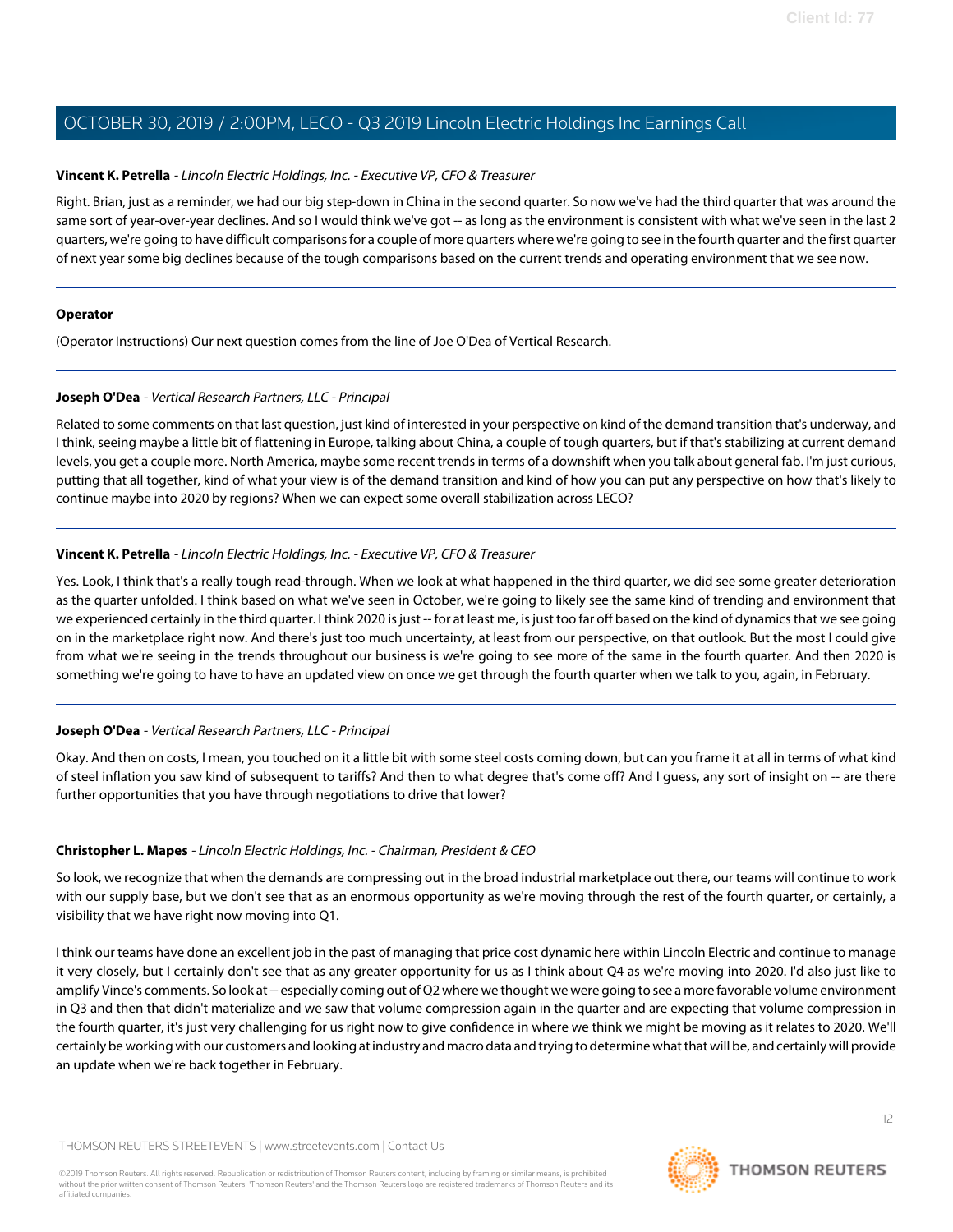## **Operator**

Our next question comes from Steve Barger of KeyBanc Capital Markets.

# <span id="page-12-0"></span>**Robert Stephen Barger** - KeyBanc Capital Markets Inc., Research Division - MD and Equity Research Analyst

I was on and off the call, but I just wanted to go back to the conversation that I heard on the automation. I know that there were impacts in 3Q and order inquiry came down. But what is the general view towards how people are thinking about investing in automation as we go into an environment where organic growth is down in the back half and maybe into 2020 for your customers?

# **Christopher L. Mapes** - Lincoln Electric Holdings, Inc. - Chairman, President & CEO

So look, I still believe, Steve, very strongly in the long-term secular trends. So that's the long-term piece, the need to identify ways to mitigate the challenges in finding the qualified welder and the productivity that can be advanced through the automation and the quality that can be advanced through the automation. So the long-term secular trends, I'm very confident with. I think we are going to see some challenges associated with customer behavior as we're exiting Q4. And I think we might see that in our automation business, and we might see that in our core business because I can't imagine that they have much greater clarity than what we have today here at Lincoln Electric, which means they may pause associated with looking at some of those projects or looking at how they may bring some of their demands into their business as they exit 2019. Positive that quite frankly automation was improved sequentially Q2 to Q3 and likely Q3 to Q4, although Q4 will still be materially down from where we saw it participate off of a record 2018 quarter for us in automation. But I think we're going to continue to see some challenges around the capital spend and would like to see more clarity and certainty in the marketplace, and we'll just have to manage through this portion of the automation cycle here over the next couple of quarters.

## **Vincent K. Petrella** - Lincoln Electric Holdings, Inc. - Executive VP, CFO & Treasurer

Yes. I would describe it, Steve, as a little bit sense of -- a greater sense of cautiousness, and certainly, in the capital equipment spending arena amongst our customers in the most recent quarter.

# **Robert Stephen Barger** - KeyBanc Capital Markets Inc., Research Division - MD and Equity Research Analyst

Yes. And you guys have been, I think, foreshadowing a tougher 4Q and the first part of 2020, but just to that point, thinking about what we've heard from various machinery names through earnings so far, orders are down year-over-year, backlogs are contracting. So without getting too far into guidance, we should be thinking that Americas and International revenue will be down similar to what we're expecting in the back half here into the first part of 2020, is that a fair statement?

# **Vincent K. Petrella** - Lincoln Electric Holdings, Inc. - Executive VP, CFO & Treasurer

You must not have been on the call when I answered that one, but I think it's too early for us to comment on 2020. I think we're comfortable that we're going to see a replication or continuing softness on a year-over-year basis in the fourth quarter. I think it's safe to say, Steve, that the -- based on the order levels and the trends that we have today, that our comparisons in the first half are going to obviously be a lot more difficult.

## **Operator**

And this concludes our question-and-answer session. I would like to turn the call back to Vincent Petrella for closing remarks.